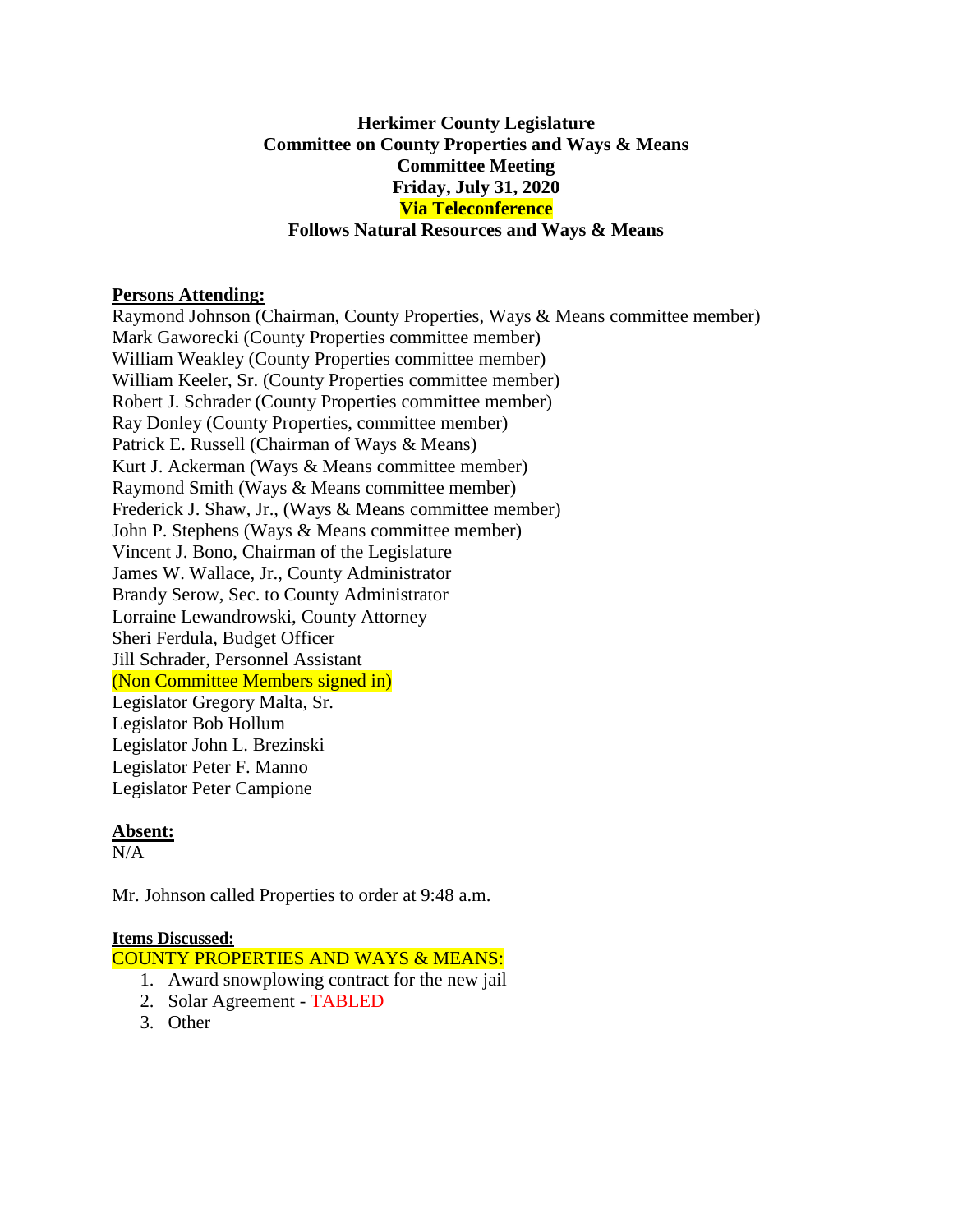# **Committee Vote Record**

COUNTY PROPERTIES AND WAYS & MEANS:

Mr. Johnson: "First on the agenda is award a snowplowing contract for the new jail. We have some issues I guess, I will let Sheri speak on this."

Sheri Ferdula: "Sure. We went out to bid for a snowplowing contract for the jail. The bid was mailed to the contractors, one of them being Central Paving. The bid was also placed on the County website so people could access it off of there. We did a walk through, only one contractor showed up, which was Art Bass. When the bids came in we received a bid from Central Paving at \$1,140 per visit and a bid from Art Bass Concrete at \$850 per visit. Those were opened at the time of the bid opening. In that days mail, that morning, we came across another bid which was not clearly marked on the front of the envelope. It was just addressed to Purchasing. So inside of the envelope was the actual bid, it was not opened at the time of the actual bid opening but it was here at the time of the bid opening. That was from Kubecka's Lawn Landscaping at a price of \$650 per visit. The issues with this are, the only person that bid this 100% correctly was Art Bass Concrete. They followed the instructions, they read the addendum and they gave us everything that we asked for. Central Paving did not address what was in the addendum which was a time period per visit, they later addressed it after they had seen the bid tab and said that their visit constituted five hours but we can't really accept that information after the bids have been opened. The third and lowest guy, Kubecka's, he also did not address the time. In this situation we have the option of overlooking the fact that the low bidder did not write snow plow bid on the front of it, we have the ability to do that and accept the lowest bid. We can throw that bid out and accept the second lowest bid which was Art Bass Concrete who did follow all of the instructions, or we could rebid it."

Mr. Russell: "What were the bids again?"

Sheri Ferdula: "It was Central Paving at \$1,140 per visit, Art Bass Concrete at \$850 per visit, and Kubecka's Lawn Service at \$650 per visit."

Mr. Johnson: "With an additional \$300 for salt and sand on Central Paving, \$150 for salt and sand with Bass, and \$150 on Kubecka's."

Mr. Schrader: "Mr. Chairman, I think what we need to look at is the hour visit. Sheri did you specifically ask for on the bid package the hour?"

Sheri Ferdula: "In the bid package we did an addendum which is in your packet that you have right there. The addendum specifically asks for a time frame."

Mr. Schrader: "And that was on the website also?"

Sheri Ferdula: "Yes."

Mr. Johnson: "If I could jump in here. My only issue is, we're looking at a completion date now of October  $1<sup>st</sup>$ . I think it is going to be more November  $1<sup>st</sup>$ . We're talking seven to eight months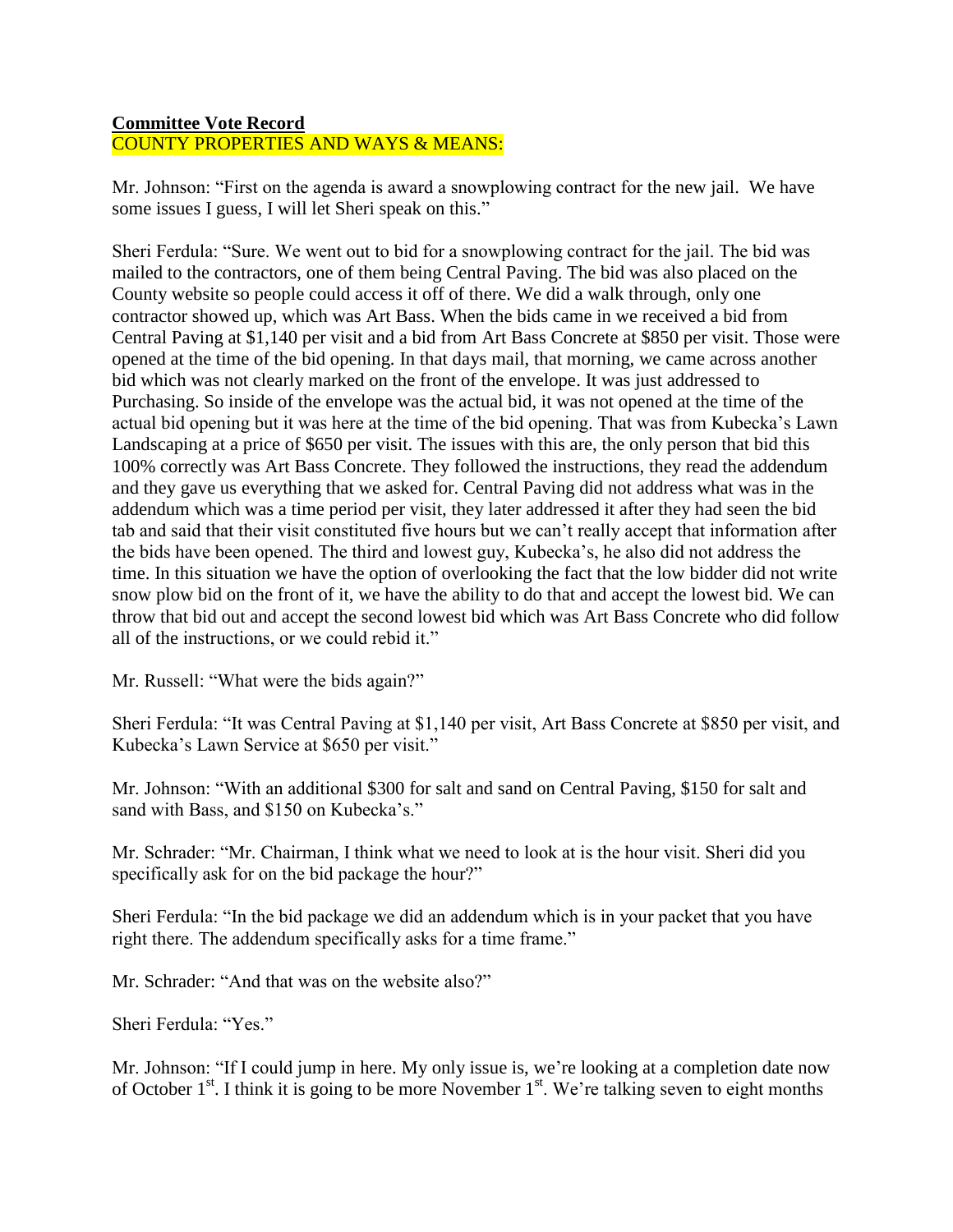turnaround time for transition and all that stuff. I was thinking we bought a new truck for the Sheriff this year with a plow on it, I just can't see jumping into any contract. The facility is not going to be running so if a guy goes over there and plows and takes five to six hours, for this year do we need a plowing contract? I don't see the facility opening until spring. If I'm wrong jump in."

Jim Wallace: "I don't agree but that's me."

Mr. Johnson: "I'm going worst case scenario. Or Sheri, my other thought was Highway but they would have to buy a new piece of equipment. Do we give Highway a new piece of equipment for the summer time, a loader, that they use and need and we use it in the winter time? I am just throwing it out for the Committee, whatever you guys want to do."

Mr. Keeler: "Worst case scenario, I think maybe we should reconsider the bids, maybe eliminate all three and start over. That's the worst case scenario."

Mr. Schrader: "Mr. Chairman, I would like to make a motion to rebid."

Mr. Donley: "I feel that the guy that did it right, why would we punish him? Everybody had the same instructions. If one guy did it right and two guys did it wrong why would you punish the guy that did it right?"

Jim Wallace: "Trying to get the best deal for the taxpayer."

Mr. Donley: "I understand that but if you put it out to bid and you put it out for a Ford and they send you a Chevy, you're not going to take the Chevy."

Mr. Weakley: "I agree with Ray. This submitting the bid problem wasn't any fault of the County. The problem would be if we rebid it because now we're looking like the voting issue. You know, we act so fast and change the rules. I did like your input on the County doing it this year to see how it goes. It's not a bad idea. We might want to think about that a little bit more. I don't think we need to rebid this. I think the bid that was properly submitted should be considered and that is my opinion on that."

Mr. Johnson: "Mr. Schrader, you had made a motion."

Mr. Schrader: "I'm in agreement with you holding off on the whole contract, but if we are going to do it then we should rebid it."

Mr. Russell: "How much is this going to cost us do we figure?"

Mr. Johnson: "For \$1,000 per visit give or take. My question to Sheri is, it bothers me who calls the guy to snow plow? I don't want a guy and I don't mean to slam anybody but you don't want the Sheriff on second shift, who doesn't want to walk to his car because he doesn't want to walk through two inches of snow, so he calls up whoever and says come down and salt the parking lot. You could rack up \$2,000 to \$3,000 per day."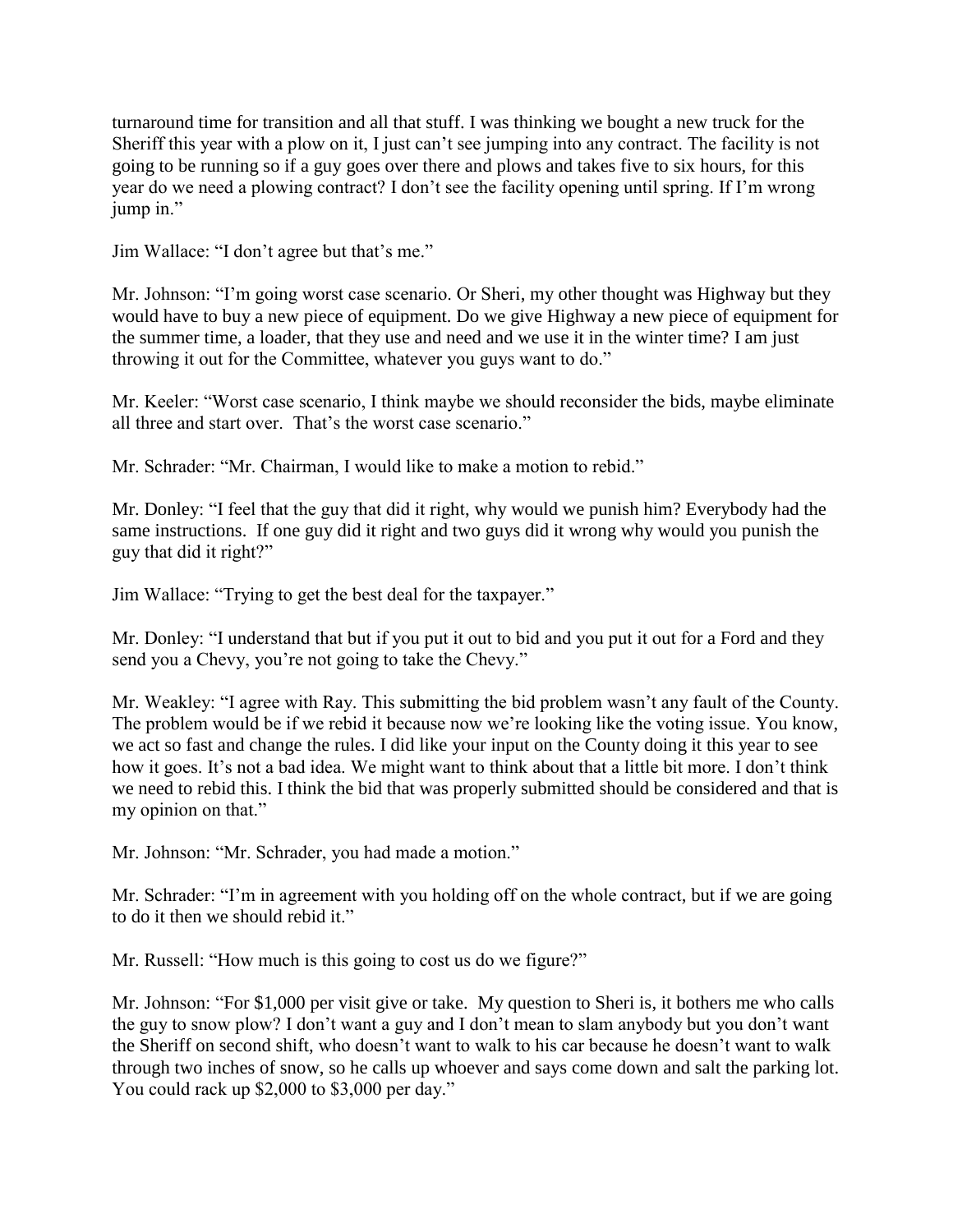Mr. Russell: "How many inches do they come and so forth?"

Mr. Johnson: "Two inches or more, right Sheri?"

Sheri Ferdula: "Three inches or more and if there was a situation where it needed to be plowed that would be at the Sheriff's discretion to decide who makes that call."

Mr. Russell: "This is going to be expensive."

Mr. Johnson: "That's why I thought if we did it ourselves we could get a better handle this year."

Mr. Malta: "Mr. Chairman, I think that is a good way to go this year."

Mr. Smith: "I'm not on the Committee but I agree with Ray and Bill that punishing the guy that did it right is wrong. They all got the bid packets and they had the opportunity to do it right and they did it wrong. Those bids should be thrown out."

Mr. Keeler: "I agree with Ray myself but if we decide to not take any bids, what would it cost us to upgrade to be able to do it ourselves?"

Mr. Johnson: "Well if we have our truck that we already bought for \$30,000 and put a plow on it, but we won't have inmates there constantly so if it takes the guy longer, there are no inmates there. So you're going to keep it plowed and well maintained for who? We're in transition. We don't know the time of transition. Jim was told two months, we've talked seven or eight months."

Mr. Bono: "At full capacity there's going to be a two to three month time where we have to tweak everything. At the latest I'm figuring the end of the year that we would be fully occupied. We can't control this year's snowfall with next year's snowfall, no one has any idea. We don't know what is going to fall this year versus next year. I like the contract because they come. They know they have the job, they come. With us, we have to pick up the phone, call someone in for overtime, they take their time to get there, we have fire issues. Even though it might be empty for a few short months our insurance could say you have to have it plowed in case the fire trucks have to get in. A lot of people have snow contracts. I agree with Ray we shouldn't punish anyone for doing it correctly. Give it a shot at the \$850 for a year, \$1,000 with salt and sand and maybe we can have the Sheriff use his discretion on when it's going to be plowed."

Mr. Johnson: "Or we could bump the inches up for the first year, maybe make it four and a half to five inches."

Mr. Bono: "The contract is the way to go guys. Certain things we can do, certain things we can't. We can't compare this with any other given year."

Mr. Stephens: "Jim just made basically the same statement I was going to say. Some of us didn't consider that might have to be open for emergency services even if there isn't an inmate. Even if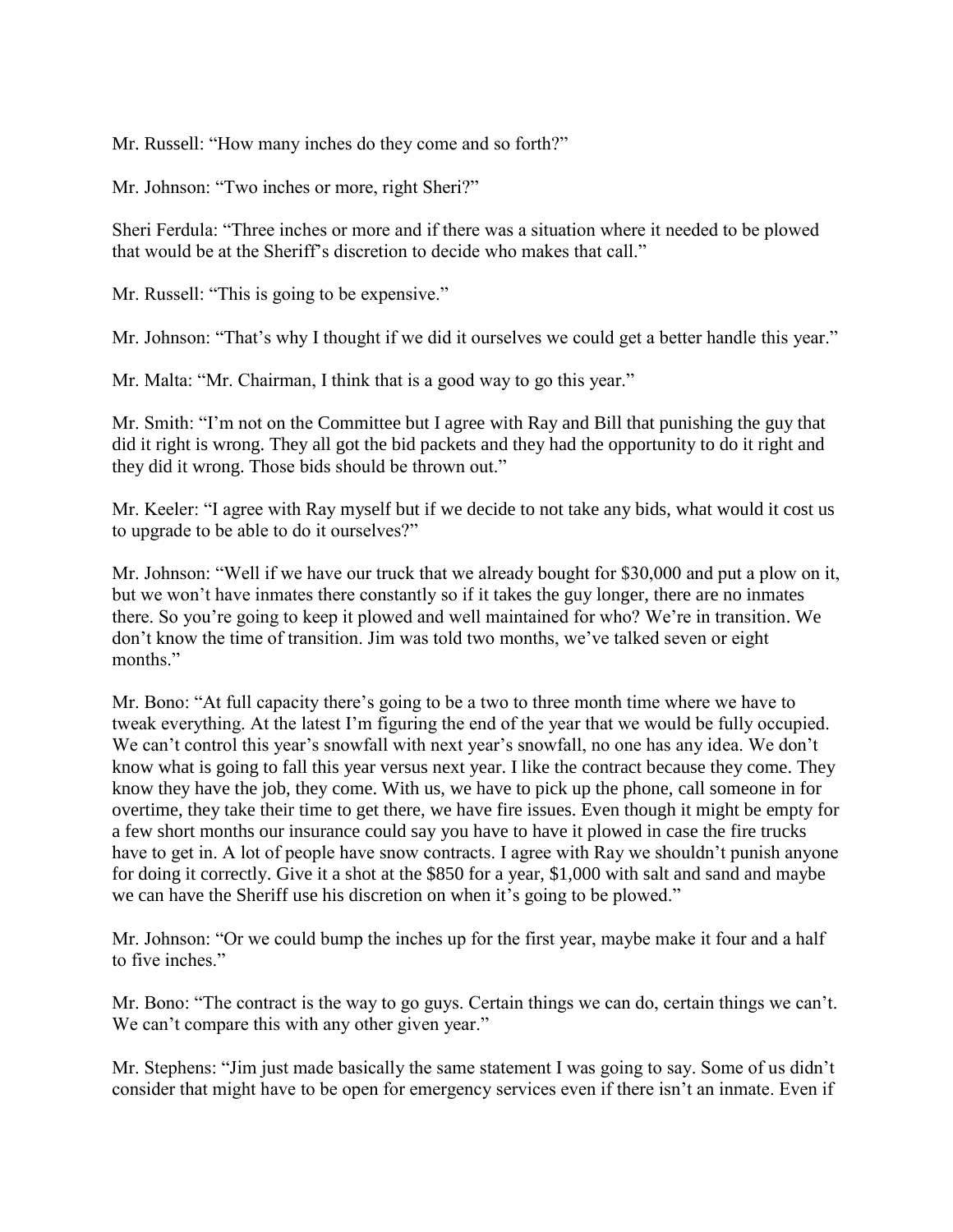you have a medical emergency with a staff member, that is still going to have to be opened up. The whole facility is going to have to be opened up. I agree I don't think we should punish the one bidder that did it properly. I think we should go that route for this year and see what happens."

Mr. Gaworecki: "I agree with what Jim and John said but I would also like to ask, like mentioned, can we increase the inches for when the contract comes and maybe we do it less than that and also put a stipulation on when they salt and sand. For instance, if they come and we know there is still going to be a foot of snow coming why put the salt and sand down?"

Mr. Russell: "This could be \$3,000 per day on a good snowfall."

Jim Wallace: "I would think you would spend about \$7,000-\$8,000 the whole year on a contract going by our past practice but like what Jim said, who knows, do you get killed this year with snow or don't you get killed with snow? I don't know."

Mr. Johnson: "And if it is a slow year you have to watch out because who makes the call it's three inches? Any snow contractor that's having a bad year can say 'hey there's three inches, I'm over there salting and sanding.'"

Mr. Bono: "Me personally, I let it all fall. Let it all fall, do it once. You could put that in there too."

Mr. Gaworecki: "Who does it if it's less than three inches?"

Mr. Johnson: "I was told originally that's what the truck was purchased for. The Sheriff would keep it clean with the plow truck. Right John?"

Mr. Stephens: "I believe that was part of the discussion, I don't know where it ended but that was discussed."

Mr. Bono: "I make the motion to go with the justified bidder."

Mr. Shaw: "What is the motion Ray?"

Jim Wallace: "To go with the second highest bidder who did everything correctly."

Mr. Schrader: "I will agree with that if we can up the inches. Can we do that, can we put that in the motion?"

Mr. Johnson: "Can I ask one thing, does that change the contract Lorraine?"

Lorraine Lewandrowski: "Yeah I think you would have to stick with the bid specs."

Mr. Weakley: "What are we changing now?"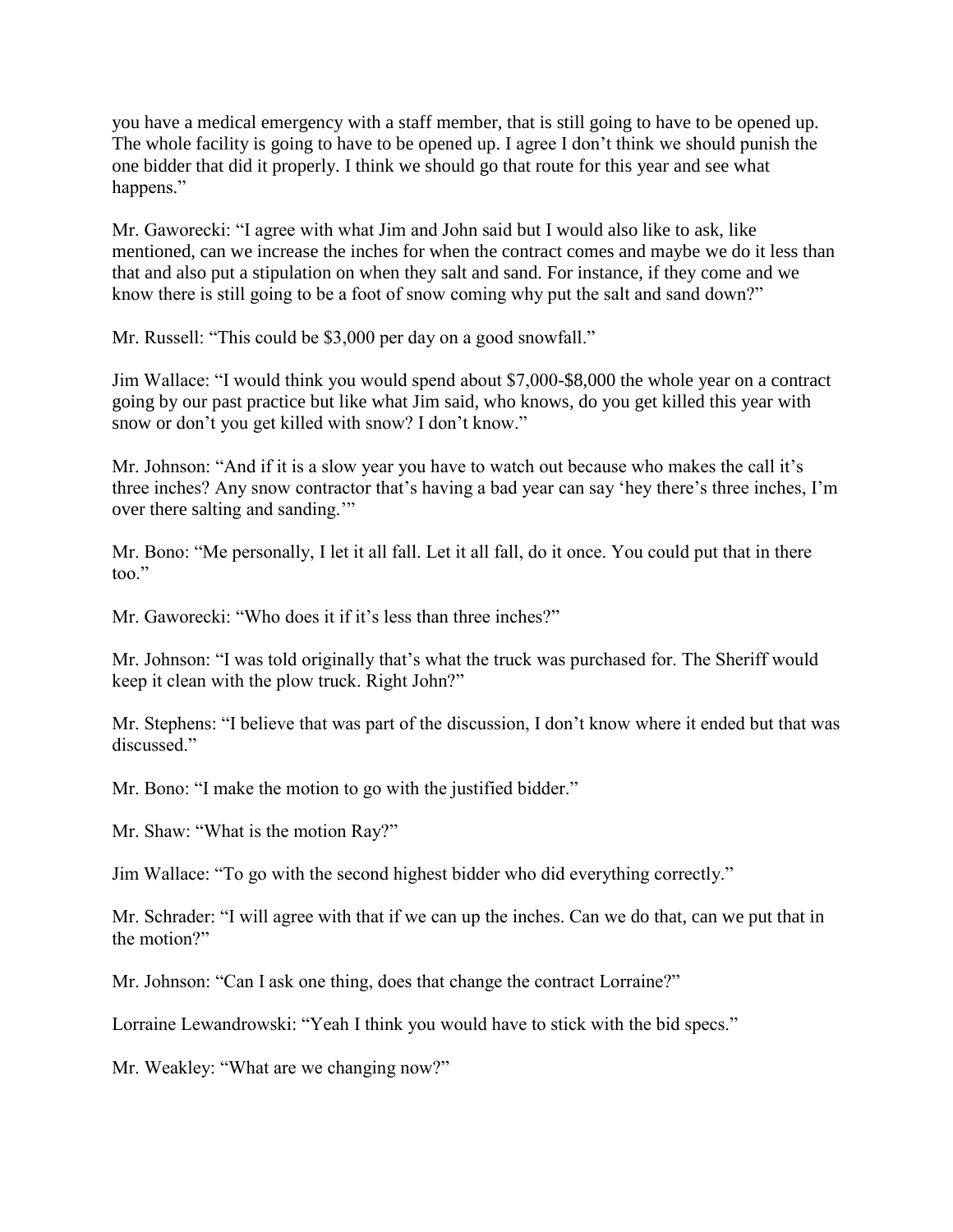Mr. Johnson: "When he gets called."

Jim Wallace: "They're saying three inches or four inches on the floor."

Mr. Weakley: "It's in the contract that its three inches, keep it three inches. Otherwise you are changing the contract."

Jim Wallace: "That is what Lorraine said."

Mr. Schrader: "Bill, I'm just saying that due to the unknown of when it is going to be open this year is what I'm saying."

Mr. Johnson: "Mr. Schrader is talking about raising the inches when #2 would be called. Instead of three inches, taking it to four inches. We have a motion and a second on the floor for three inches per the contract."

Mr. Russell: "We have the right to reject any and all bids?"

Lorraine Lewandrowski: "Yes, the bid specs always say we can reject all bids and rebid."

Mr. Johnson: "I have a first and second for three inches of snow."

Sheri Ferdula: "I just wanted to let you know something, when we did walk around with the contractors and we discussed when we would be open and when there would be inmates, the Sheriff and I talked about possibly blocking off some of those bigger parking lots that we might not need when we don't have inmates so that could save us in time and save him with plowing if he didn't have to do all of those big areas. I just wanted to let you know that."

Mr. Johnson: "Since you brought that up, that is not them cleaning the rec areas right that is still maintenance going in and snow blowing it out right?"

Sheri Ferdula: "No. The snowplow contract will clean out that gated area by the rec yard."

Mr. Johnson: "Okay."

Item #1 - On motion of Mr. Bono, seconded by Mr. Donley for the County Properties Committee and on motion of Mr. Stephens, seconded by Mr. Bono for the Ways & Means Committee, Item #1 was voted on, approved and moved for Resolution. Yes: Gaworecki, Keeler, Weakley, Schrader, Donley, Bono, Russell, Ackerman, Smith, Stephens (10). No: Johnson, Shaw (2).

Mr. Stephens: "Just for information, I think the issue with the Sheriff's Department truck was if they couldn't get somebody there in time and had an emergency, they would plow. I think that is how it ended up."

Mr. Johnson: "Next we have a solar agreement. Lorraine?"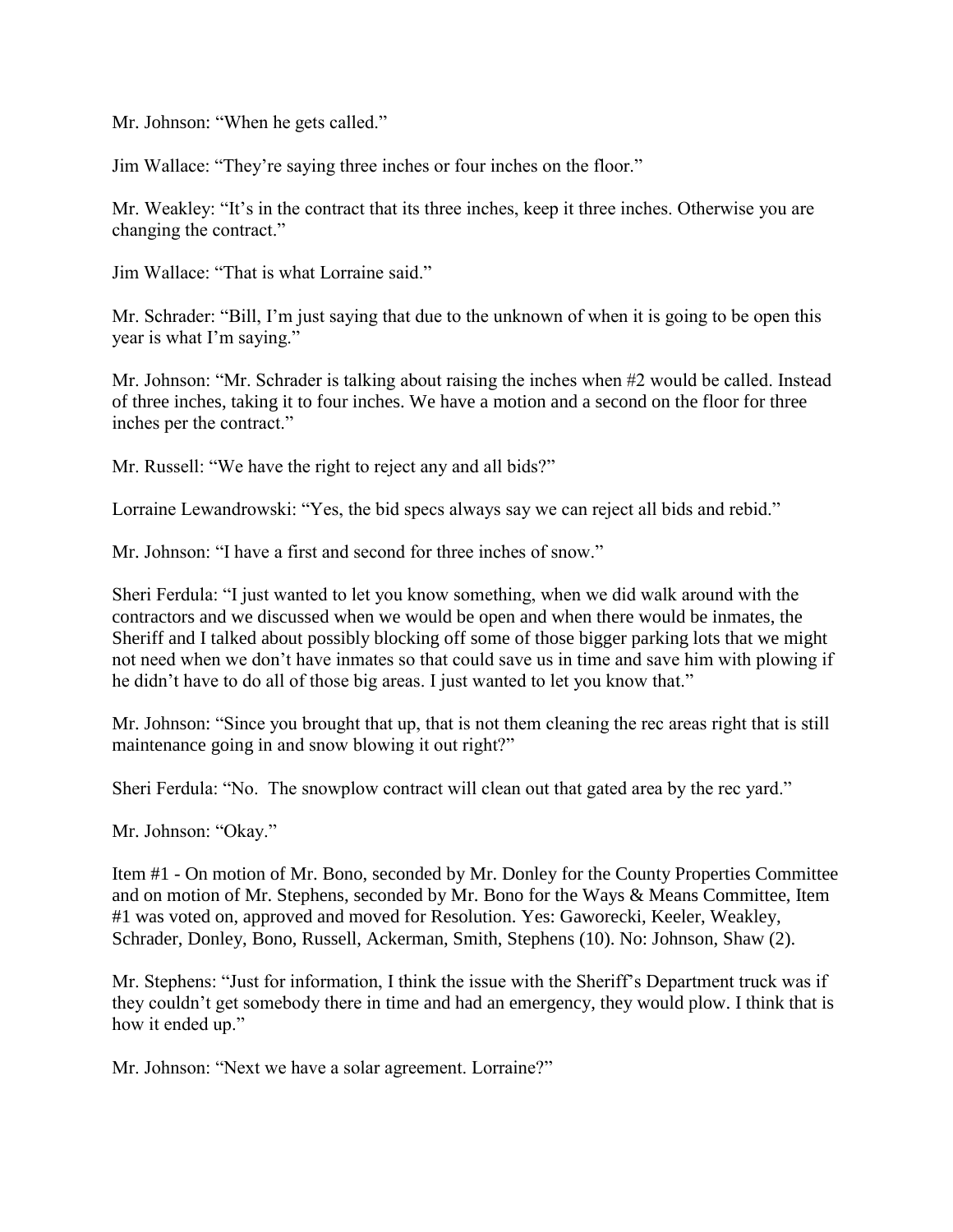Lorraine Lewandrowski: "The College met last night to discuss entering into the purchase of solar credits. The County and the College retained an engineer to review the proposal that was submitted by WMR. The engineer recommended adoption of the agreement. It was calculated that the agreement would result in roughly \$50,000 savings for the College's electric bill annually over the next twenty year period. There was some discussion of penalties in the event that the College was to cease operations. However all in all the College Board of Trustees recommended entering into the agreement and they adopted a resolution but it is subject to a stipulation that an addendum be added to the contract that would put in writing that educational opportunities would be provided by the solar developer to the college students such as a live feed showing the electrical output of the facility, opportunities for the students to visit the solar site, copies of the contracted solar materials talking about solar projects in general. I am going to talk with the solar company today to see if they will do such an addendum. So the resolution was adopted by the College requesting that the County approve the College getting into this agreement and then we would also need to approve entering into the agreement for ourselves."

Mr. Bono: "We already had a motion for this."

Lorraine Lewandrowski: "Yes, the committee had approved it earlier when the engineer gave us a report on the three proposals that were submitted but we need a Resolution authorizing someone to sign the contract itself."

Jim Wallace: "Lorraine, what money could we be held liable for?"

Lorraine Lewandrowski: "This contract had a provision for penalties in the event that the entity would cease using this facility. We hired the engineer to calculate what that would be for the College itself. The penalties for the County would be half of the College's. So the penalties, if you were to get out of this contract, I'm not sure under what circumstances the County would ever want to terminate it, but if we did we would be subject to pay them the entire VDER credit for the remainder of the term. For example we did one calculation for the College, if the College got out at year ten the penalty would be \$2.5 million dollars. This penalty would diminish over time. I have the chart here, the biggest thing was the penalty on the part of the College and the County's would be half of this. If you got out in year one the penalty is \$4.2 million dollars, year ten the penalty is \$2.5 million dollars, year 17 is \$849,000. That would be a penalty that the College would have to pay if they exited. This question came up with COVID. When we see educational institutions around the country having trouble, you know some of them may not survive. This whole COVID situation where they are not taking in students, the question was asked and the engineer calculated the penalty. Those are some pretty hefty penalties. In the College contract, I did get them to include a clause that the County would not be held responsible for these penalties. This question is coming up around the state, if community colleges were to get in trouble, to what amount of responsibility does the sponsor have towards any issues that the colleges have? There's not much case law on it but some of the attorneys that work with the college system have a little bit of concern in terms of community colleges and their relationship with the sponsor. We did review these penalties last night, the College trustees were willing to move forward in light of the savings which would be about \$1 million dollars over a 20 year period, \$50,000 per year. If the County were to get out of it, I can't really foresee what it would take for us to want to get out of it unless some better deal came along, we would also face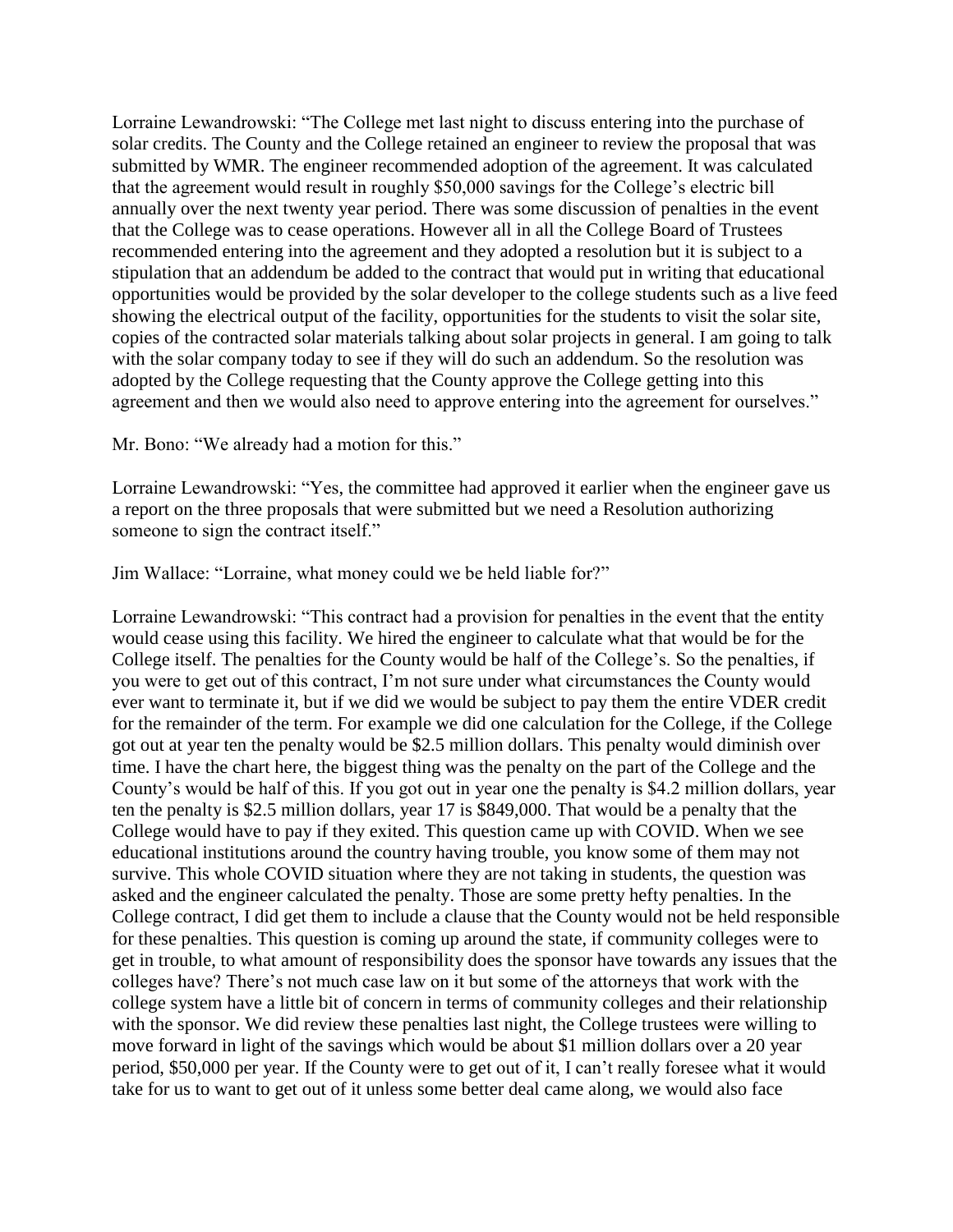penalties. I guess we have to weigh the potential savings over this risk of these penalties out there. I will add that the RFP that was developed had a clause that there would be no penalties. The two other projects that bid did not have penalties but they were a completely different type of project, they were community solar where you could get in and out, it's in a facility where you are just a small part of the facility. This one is a facility dedicated to us, the College and the County and it is in Herkimer County. The ones that we looked at last year, the facilities were not in Herkimer County. This one is on Shells Bush Road next to the old hydro facility. The Legislators have to weigh the risk of penalty even if it's a slight risk versus what the annual savings could be. Two thirds of this contract goes to the College because they use more power than us. The Board of Trustees had a two hour discussion last night and voted to approve the contract but only if this addendum could be added that education opportunities could be provided to the students."

Mr. Russell: "I have a question. So, part of the RFP was to have no penalties is that correct?"

Lorraine Lewandrowski: "Correct."

Mr. Russell: "So we just decided not to hurt somebody who did it right in Highways and we are finding out that these people did it wrong. So we are approving a contract that has penalties in it despite the fact that we asked for no penalties but in the plowing contract somebody did something wrong, we didn't want to hurt the other individual but in this case it was ok. It's just confusing to me."

Mr. Bono: "I had assumed that there were no penalties based on a conversation two weeks back. That's why I made a motion but this is new to me."

Lorraine Lewandrowski: "The penalties by the College would not have to be paid by the County, I did get them to add a clause saying that the County of Herkimer shall not be responsible for any termination payments, penalties, or other obligations of the buyer, Herkimer County Community College. So the County itself would not be responsible for any penalties that the College could accrue and those are big penalties. They did agree to add that clause saying they would not try to hold us responsible. I did have concerns initially, say if the College closed, hopefully not but you don't know but what if it did, then we would be sitting there even after ten years with a \$2.5 million dollar penalty. So they did agree to say they would not go after the County. With that said, they could still try to go after the College for penalties. I did express this concern to the developer and the developer said we could easily sell this contract to other off takers. So I said ok put that in writing. They did agree to put in a clause that says they would make a good faith effort to assign this contract over to someone else and if they did that, that they would then only hold the College responsible for whatever it cost to find a new off taker which would be legal expenses, advertising, or engineering fees. So if the College got out after ten years and this penalty was out there the developer would then try to assign another buyer for the remainder of the term. I can't predict ten years from now if it would be easy to find another buyer or if it would not be. We asked that of the engineer last night and he said he felt this was a good project and that the way things are right now they would be able to find another off taker. This is kind of like the windmills, where they would reassign the project over and over. That is not 100% certain, there is a degree of risk on the penalties. They have put this in writing though that they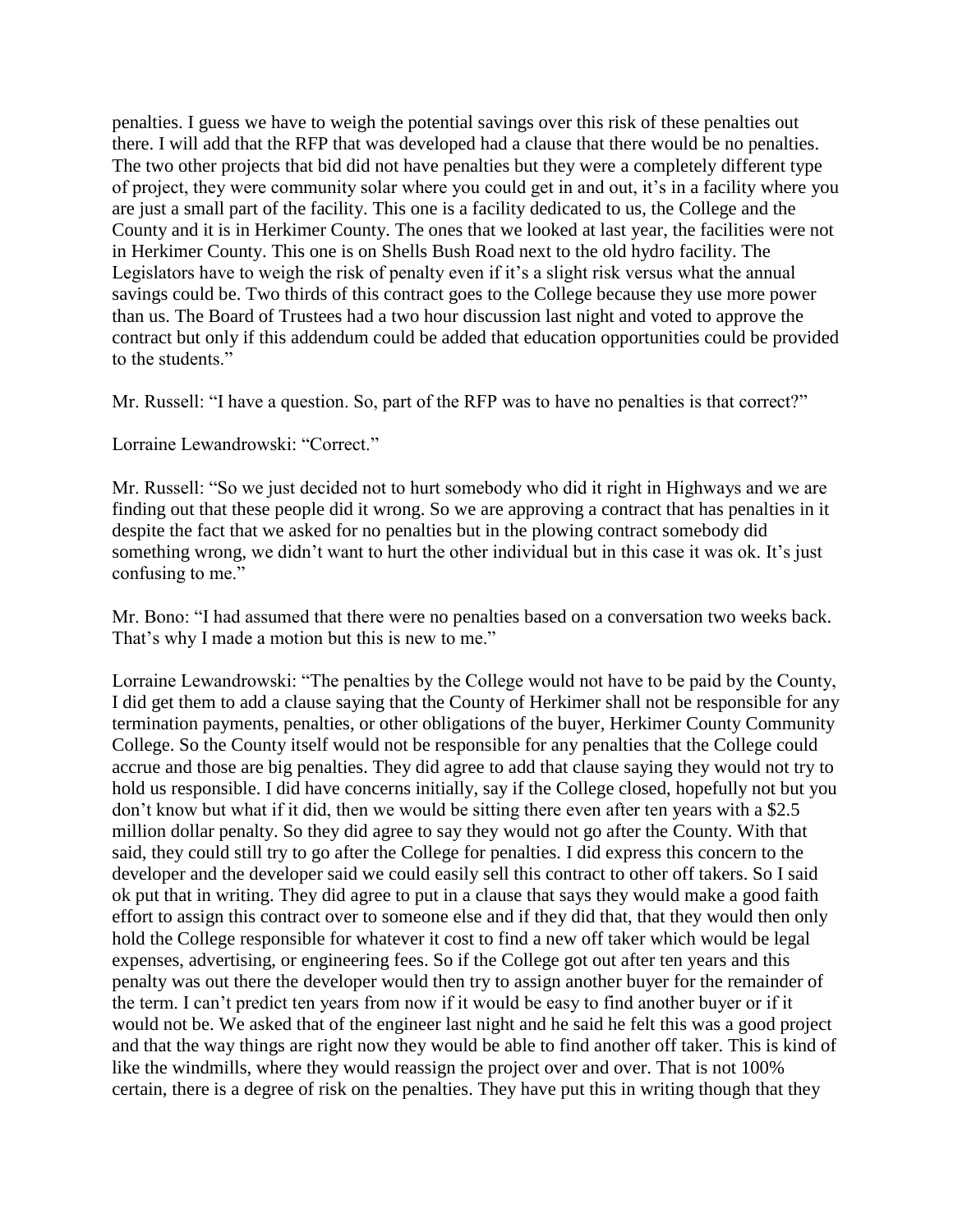would try to find another off taker and assign the whole project over to somebody else. I'm not sure if that would be someone in this County or not. This is the best that we've been able to do in terms of dealing with the penalties. The project investors who finance these projects want some assurance that they will always be getting money, whether it's these VDER credits or payment from one of the entities that has entered into the agreement."

Mr. Bono: "So if this one doesn't pass then we would never do a solar project because you are saying that they are all like this?"

Jim Wallace: "No, the other ones were not like this, they would let us get out."

Lorraine Lewandrowski: "Yeah the other ones were community power. Community power lets you get in and get out but you are only a small part of the project, it is not dedicated to you. This one would be dedicated to us. The other two that we talked about last year were in other counties, the facilities themselves. The discussion last year, part of it was that the Legislators wanted a project that was in Herkimer County. I don't think it's possible to escape from these penalties if you are in this type of project which is not the community power where you get in and get out. We still have the unknown, we don't know for sure if they are going to be willing to give us an addendum stating all of the educational things they will do for the students. When I had asked them a couple of months ago they said they didn't want to do that because they like to have their contracts uniform so they can market the project. I was going to get on the phone this afternoon and see if they would do that. The College made it clear that they approve of the contract but only if the addendum is added stating that they guarantee educational opportunities for the students."

Mr. Johnson: "So we have a motion to move forward with that or with no penalties?"

Jim Wallace: "The motion is to accept this agreement as we speak."

Mr. Hollum: "If the College gets penalized, what would happen to the budget with the million dollars because they are handing it out to these people? I still feel like somehow we are going to be penalized. Initially when the Committee voted on this, it was voted on because there was no penalties. I just think it's crazy, they're making money regardless. I obviously like the idea of saving \$1 million over the course of 20 years but we could be passing this problem down to other Legislators down the road."

Mr. Russell: "Well the penalties were in there before, it was just the concern if the College went under, who was going to be paying that bill. I didn't want the taxpayers of Herkimer County to have to pay that bill."

Mr. Malta: "Just to add on to what Bob said, the College trustees met last night for a few hours on this, it probably made it a little easier to approve it knowing that if there is a penalty the Legislature has to pay half of that. Am I right?"

Mr. Bono: "Why would the College get out? For what reason?"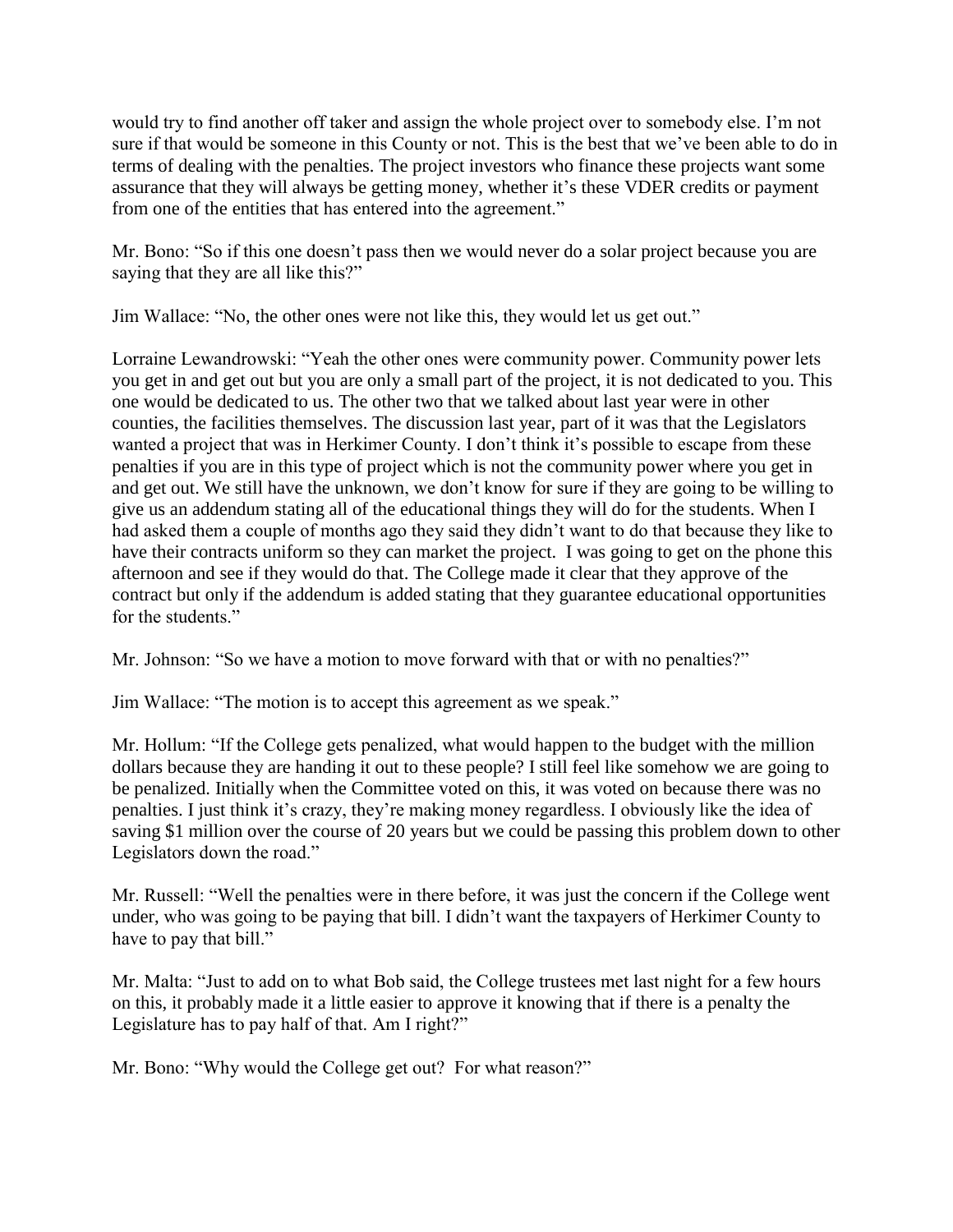Lorraine Lewandrowski: "The question about the College getting out was not so much them voluntarily getting out but if COVID went on for a couple of years and their number of students went way down."

Jim Wallace: "You're going from 3,000 FTE's down to 1,400 FTE's. You're seeing colleges go bankrupt every other day."

Lorraine Lewandrowski: "I did look at community colleges going bankrupt nationwide. In California there have been a couple of community colleges that declared bankruptcy. So that could be a reason that they would have to get out. The engineer said he thought it was very unlikely that they would get out and that all of these types of agreements have this penalty but then some of the conservative members of the trustees were like, we don't like any penalties at all, but then the other side of it was, well then we will never get into one of these contracts because a lot of them have this unless you went with community power where entities can get in and get out."

Mr. Russell: "Originally when this was talked about, and Jim Bono is the one who told me because he had talked to the guy, they said that they were going to be doing that with the College. I think this is where all of that came up. They made the statement that this was their plan to do all of this with the College. Then they took it back. Is that a fair statement Jim Bono?"

Mr. Bono: "Yeah, I think early on in the talks that is what they said, I didn't know that had taken it back."

Lorraine Lewandrowski: "They didn't put it in writing. I said can you put that in writing, we would like to draw up a little addendum. So that is what I am going to ask them this afternoon. The trustees approved of this but we need to have this addendum in writing, specifically to protect the interest of the students, like Electrical Engineering majors, that they would be able to go do visits, they would get live feeds, they would have educational opportunities."

Mr. Schrader: "Can I make a motion to table this until Lorraine finds out?"

Mr. Russell: "Why are we tabling this?"

Mr. Johnson: "For Lorraine to talk to the company about the agreement with the College for the addendum."

Lorraine Lewandrowski: "Putting it in writing what they will do for the College."

Mr. Russell: "Does that matter to us?"

Jim Wallace: "They are not going forward if that doesn't happen."

Mr. Schrader: "Mr. Chairman, isn't it true that if we don't both lock in then we are not good at all? That is what I was told."